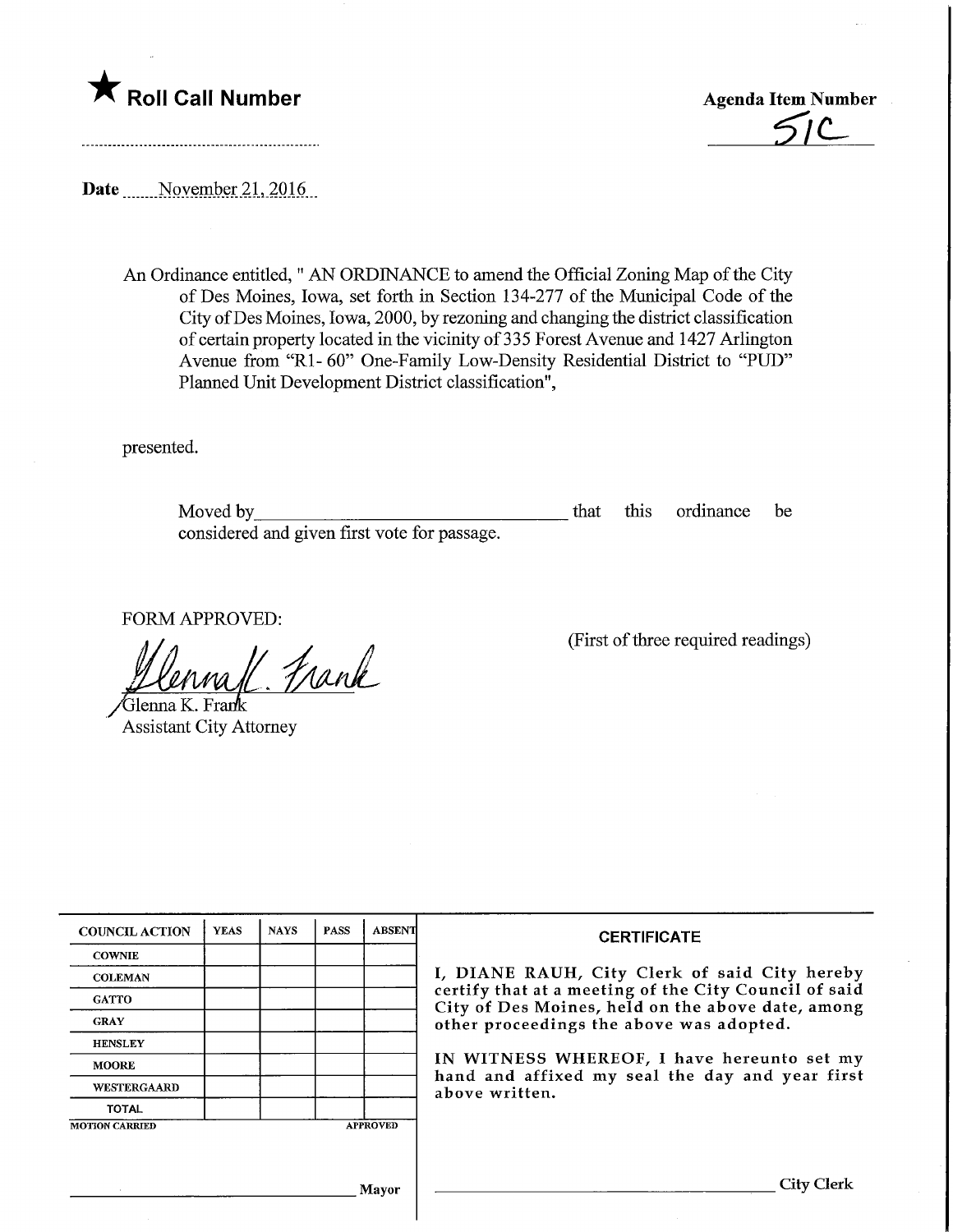| Prepared by:       |                                                                                |  |  |  |  |
|--------------------|--------------------------------------------------------------------------------|--|--|--|--|
|                    | Glenna K. Frank, Assistant City Attorney, 400 Robert D. Ray Drive, Des Moines, |  |  |  |  |
|                    | IA 50309<br>515/283-4530                                                       |  |  |  |  |
| Return Address:    | City Clerk - City Hall, 400 Robert D. Ray Dr., Des Moines, IA 50309            |  |  |  |  |
| Title of Document: | City of Des Moines, Ordinance No.                                              |  |  |  |  |
| Grantor/Grantee:   |                                                                                |  |  |  |  |
|                    | City of Des Moines, Iowa                                                       |  |  |  |  |
| Legal Description: | See page 1, below.                                                             |  |  |  |  |
|                    |                                                                                |  |  |  |  |

ORDINANCE NO.

AN ORDINANCE to amend the Official Zoning Map of the City of Des Moines, Iowa, set forth in Section 134-277 of the Municipal Code of the City of Des Moines, Iowa, 2000, by rezoning and changing the district classification of certain property located in the vicinity of 335 Forest Avenue and 1427 Arlington Avenue from  $R_1$ ,  $60$ <sup>n</sup> One Formity Lexis Deposits D. 11 at 151 at 1527 Arlington Avenue from  $R_{\text{P}}$  for  $R_{\text{unif}}$  Dow-Density Residential District to "PUD" Planned Unit Development District classification.

Be It Ordained by the City Council of the City of Des Moines, Iowa:

Section 1. That the Official Zoning Map of the City of Des Moines, Iowa, set forth in

Section 134-277 of the Municipal Code of the City of Des Moines, Iowa, 2000, be and the same

is hereby amended by rezoning and changing the district classification of certain property located

in the vicinity of 335 Forest Avenue and 1427 Arlington Avenue, more fully described as follows:

The West 303.18 feet of Lot 53 (Except the North 180 feet of the South 250 feet of 303.19 feet thereof), in the Official Plat of GOVERNMENT LOT 3 and the Southeast Quarter of Section 34, Township 79 North, Range 24 West of the 5th  $\mathcal{S}$  now included in and farming  $\mathcal{S}$  and  $\mathcal{S}$  at  $\mathcal{S}$  and  $\mathcal{S}$  and  $\mathcal{S}$  and  $\mathcal{S}$  and  $\mathcal{S}$  and  $\mathcal{S}$  and  $\mathcal{S}$  and  $\mathcal{S}$  and  $\mathcal{S}$  and  $\mathcal{S}$  and  $\mathcal{S}$  and  $\mathcal{S}$  and  $\math$  $\frac{m}{2}$   $\frac{m}{2}$  is and forming a part of the City of Des Moines, Polk County,

And

Lots 81 and 82 of BATES 2ND ADDITION, an Official Plat, now included in and forming a part of the City of Des Moines, Polk County, Iowa,

Containing 2.249 acres more or less,